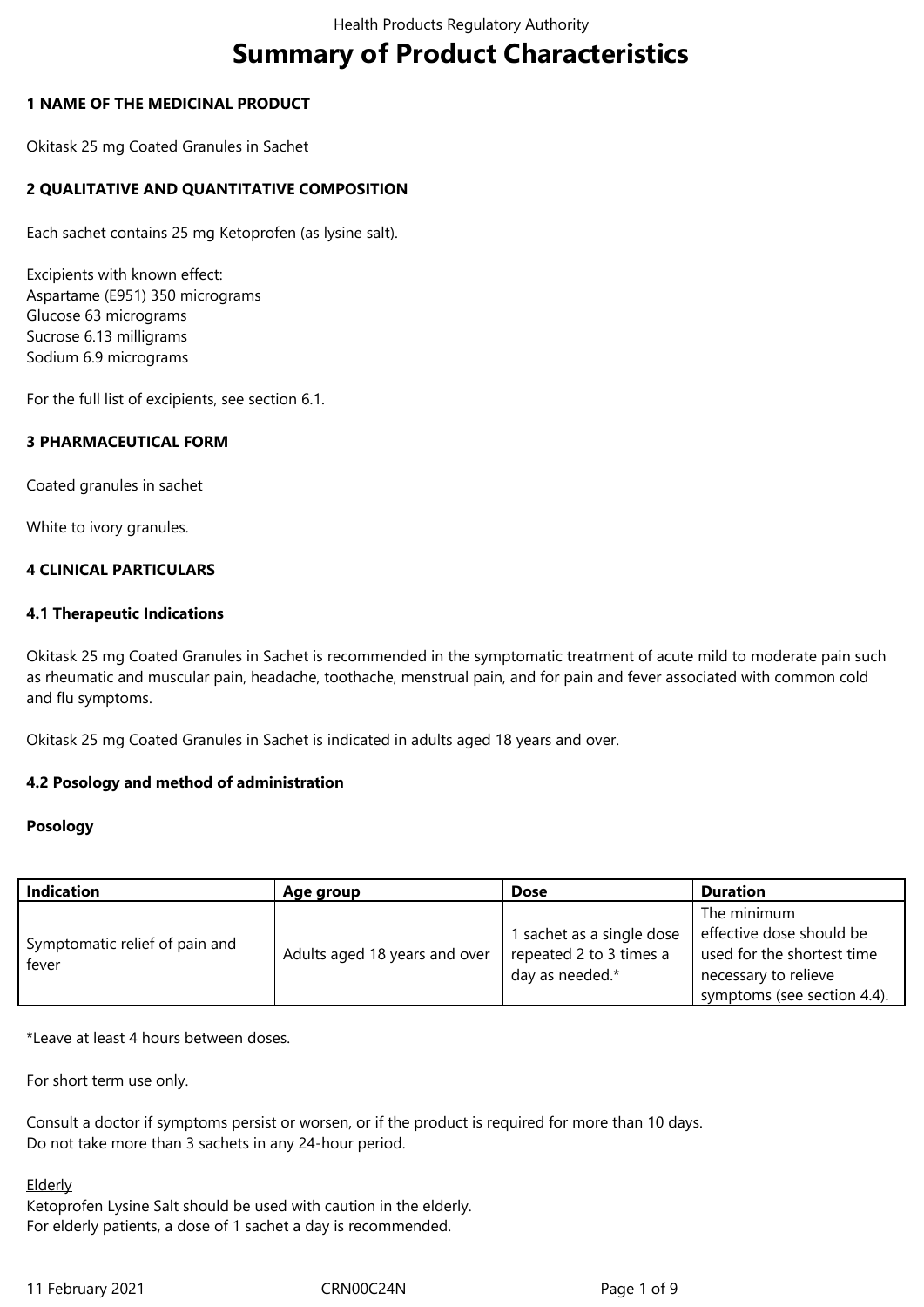## Paediatrics

Ketoprofen should not be used in children and adolescents under the age of 18 years.

# **Method of administration**

The contents of the sachet must only be placed onto the tongue and swallowed. Okitask 25 mg Coated Granules in Sachet can be taken with or without water.

# **4.3 Contraindications**

The medicinal product should not be used in the following cases:

- In patients with hypersensitivity to the active substance or to any of the excipients listed in section 6.1
- In patients with a history of hypersensitivity reactions such as bronchospasm, asthma attacks, acute rhinitis, urticaria, rashes or other allergic reactions to substances with a similar mechanism of action (such as acetylsalicylic acid or other NSAIDs). (see section 4.8)
- During the third trimester of pregnancy (see section 4.6)
- In severe cardiac insufficiency (see section 4.4)
- In patients with gastric or duodenal ulcer, chronic dyspepsia, and gastritis, or any history of gastrointestinal bleeding, ulceration, or perforation
- In patients with leukocytopenia or thrombocytopenia, active bleeding, or bleeding diathesis on treatment with anticoagulants
- In patients with severe renal or hepatic insufficiency (see section 4.4).

# **4.4 Special warnings and precautions for use**

# *General:*

Undesirable effects may be minimised by using the minimum effective dose for the shortest duration necessary to control symptoms.

## *Masking of symptoms of underlying infections*

As for other NSAIDs, Okitask can mask symptoms of infection such as fever, which may lead to delayed initiation of appropriate treatment and thereby worsening the outcome of the infection. This has been observed in bacterial community acquired pneumonia and bacterial complications to varicella. When Okitask is administered for fever or pain relief in relation to infection, monitoring of infection is advised. In nonhospital settings, the patient should consult a doctor if symptoms persist or worsen. *Elderly:* The elderly have an increased frequency of adverse reactions to NSAIDs especially gastrointestinal bleeding and perforation which may be fatal (see section 4.2).

## *Respiratory:*

Patients with asthma associated with chronic or allergic rhinitis, chronic sinusitis and/or nasal polyposis are more prone to allergies to acetylsalicylic acid and/or NSAIDs than the rest of the population. Administration of Ketoprofen Lysine Salt may cause attacks of asthma or bronchospasm in subjects who are allergic to acetylsalicylic acid or NSAIDs (see section 4.3). Consequently, in these subjects, and in cases of chronic obstructive pulmonary disease or kidney disease, the product should be used under medical supervision only.

## *Other NSAIDs:*

The use of Ketoprofen Lysine Salt with concomitant NSAIDs, including cyclooxygenase-2 selective inhibitors, should be avoided*.*

## *SLE and mixed connective tissue disease:*

Patients with systemic lupus erythematosus and mixed connective tissue have an increased risk of aseptic meningitis when taking NSAIDs.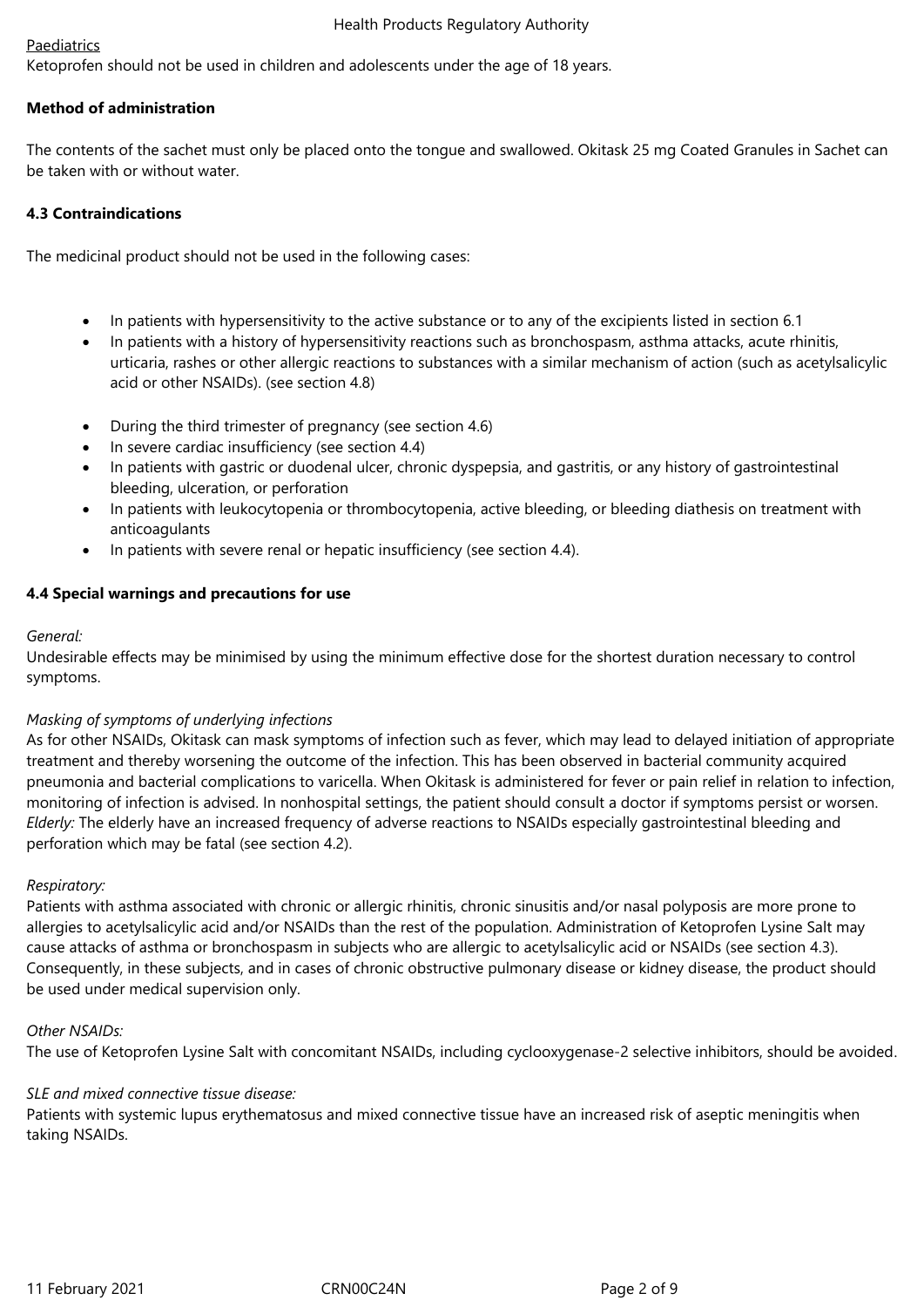# *Renal:*

At the beginning of treatment, renal function should be closely monitored in patients with cardiac insufficiency, cirrhosis, and nephrosis, those on treatment with diuretics (see section 4.5) and patients with renal impairment, particularly when elderly. In these patients, use of ketoprofen may cause a reduction in renal blood supply, due to prostaglandin inhibition, leading to kidney failure.

# *Hepatic:*

In patients with abnormal hepatic function values or a history of liver disease, transaminase values must be evaluated periodically, particularly during long-term treatment. Rare cases of jaundice and hepatitis have been reported associated with the use of ketoprofen.

Attention is required when the product is administered to patients with hepatic porphyria, as it could trigger an attack.

# *Cardiovascular and cerebrovascular effects*

Clinical studies and epidemiological data suggest that the use of some NSAIDs (particularly at high doses and for long-term treatment) can be associated with an increase in the risk of arterial thrombotic events (for example myocardial infarction or stroke). Insufficient data is available to be able to exclude a similar risk for ketoprofen.

As with other NSAIDs, patients with uncontrolled hypertension, confirmed ischaemic cardiomyopathy, peripheral arterial disease and/or cerebrovascular disease may be treated with Ketoprofen Lysine Salt only after careful consideration.

Careful consideration should be exercised for patients with risk factors for cardiovascular events (e.g. hypertension, hyperlipidaemia, diabetes mellitus, and smoking) for whom long-term treatment or high doses are not recommended.

# *Impaired female fertility:*

In cases of pregnancy, fertility, or breastfeeding, see section 4.6.

## *Gastrointestinal:*

GI bleeding, ulceration, or perforation, which can be fatal, has been reported with all NSAIDs at any time during treatment, with or without warning symptoms or a previous history of serious GI events.

Some epidemiological evidence suggests that ketoprofen may be associated with a high risk of serious gastrointestinal toxicity, relative to some other NSAIDs, especially at high doses (see also section 4.2 and 4.3).

The risk of GI bleeding, ulceration or perforation is higher with increasing NSAID doses, in patients with a history of ulcer, particularly if complicated with haemorrhage or perforation (see section 4.3), and in the elderly. These patients should commence treatment on the lowest dose available. Combination therapy with protective agents (e.g. misoprostol or proton pump inhibitors) should be considered for these patients, and also for patients requiring concomitant low dose aspirin, or other drugs likely to increase gastrointestinal risk (see below and section 4.5). Patients with a history of GI toxicity, particularly when elderly, should report any unusual abdominal symptoms (especially GI bleeding) particularly in the initial stages of treatment. Caution should be advised in patients receiving concomitant medications which could increase the risk of ulceration or bleeding, such as oral corticosteroids, anticoagulants such as warfarin, selective serotonin-reuptake inhibitors, or anti-platelet agents such as aspirin (see section 4.5).

When GI bleeding or ulceration occurs in patients receiving Ketoprofen Lysine Salt, the treatment should be withdrawn. NSAIDs should be given with care to patients with a history of gastrointestinal disease (ulcerative colitis, Crohn's disease) as these conditions may be exacerbated (see section 4.8). Patients should be closely monitored, particularly for gastrointestinal bleeding.

## *Dermatological:*

Very rare cases of severe, in some cases fatal, reactions, including exfoliative dermatitis, StevensJohnson syndrome and toxic epidermal necrolysis have been reported in association with use of NSAIDs (see section 4.8). Ketoprofen Lysine Salt should be suspended at the first signs of rash, mucosal lesions, or any other sign of hypersensitivity.

## *Vision:*

Discontinue treatment in the event of sight problems, such as blurred vision.

## *Excipients:*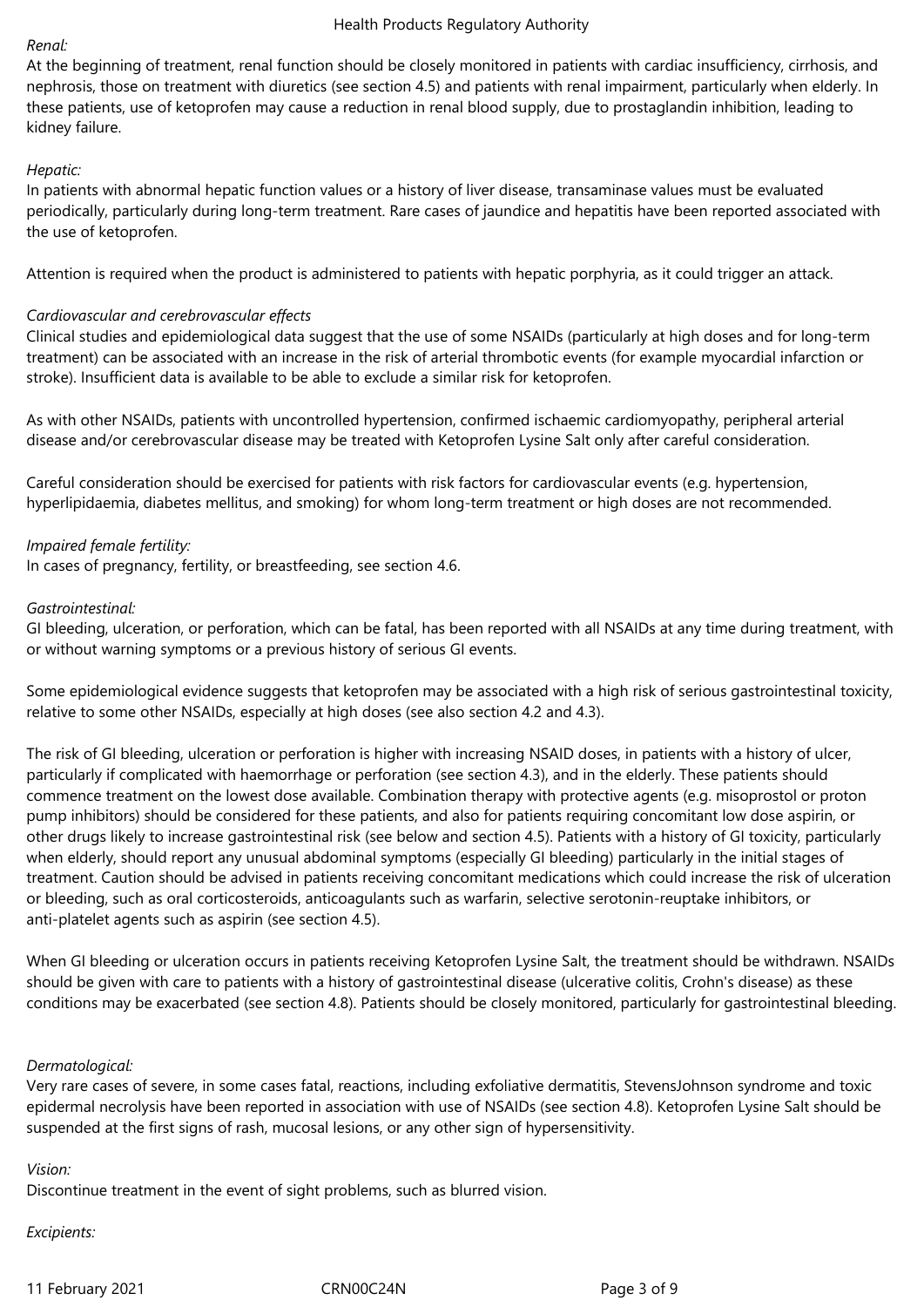Okitask 25 mg Coated Granules in Sachet contains aspartame artificial sweetener: patients with phenylketonuria should use this product with caution.

Okitask 25 mg Coated Granules in Sachet contains sucrose. Patients with rare hereditary problems of fructose intolerance, glucose-galactose malabsorption or sucrase-isomaltase insufficiency should not take this medicine.

Okitask 25 mg Coated Granules in Sachet contains glucose. Patients with rare glucosegalactose malabsorption should not take this medicine.

Okitask 25 mg Coated Granules in Sachet contains less than 1 mmol sodium (23 mg) per sachet, that is to say essentially "sodium-free".

If symptoms persist or worsen, or if new symptoms occur, the patient should consult a doctor.

# **4.5 Interaction with other medicinal products and other forms of interactions**

# **Combinations to be avoided**

Alcohol: Alcohol consumed on its own can cause irritation of the gastrointestinal tract, therefore there is an increased risk of gastrointestinal bleeding and ulceration when NSAIDs are taken concomitantly with alcohol. Patients are advised to avoid this combination.

Anti-coagulants (such as heparin and warfarin): NSAIDs may enhance the effects of anti-coagulants (see section 4.4). Due to the increased risk of bleeding, patients must be closely monitored when co-administration is necessary.

Ciclosporin: Increased risk of nephrotoxicity when NSAIDs are given with Ciclosporin

Dabigatran: Possible increased risk of bleeding when NSAIDS are given with dabigatran.

Erlotinib: Increased risk of bleeding when NSAIDs are given with erlotinib

Lithium: Risk of plasma lithium concentration elevation, which may reach toxic levels, due to a reduction in the renal excretion of lithium. Where applicable, plasma levels of lithium should be closely monitored, and the dose of lithium adjusted during and after treatment with NSAIDs.

Methotrexate, at doses higher than 15 mg/week: Increased risk of methotrexate-related blood toxicity, particularly when administered at high doses (>15 mg/week), most probably associated with the displacement by methotrexate-bound proteins and reduced renal clearance. Therefore, patients on treatment with these medicinal products must seek medical advice before taking the product.

Other NSAIDs (including cyclooxygenase-2 selective inhibitors) and high-dose salicylates unless low-dose aspirin (not above 75mg daily) has been advised by a doctor, as this may increase the risk of adverse reactions such as: Increased risk of gastrointestinal ulceration and bleeding (see section 4.4).

Quinolones: Possible increased risk of convulsions when NSAIDs are given with quinolones

Venlafaxine: Increased risk of bleeding when NSAIDs given with venlafaxine.

# **Associations requiring caution**

Anti-platelet agents and selective serotonin reuptake inhibitors (SSRIs): increased risk of gastrointestinal bleeding (see section 4.4).

Antihypertensive agents, ACE inhibitors and angiotensin II receptor antagonists: In patients with impaired renal function (for example, dehydrated and elderly patients), co-administration of an ACE-inhibitor or an angiotensin II receptor antagonist and cyclooxygenase inhibitors may cause a further deterioration in renal function, including potential acute renal insufficiency. These combinations must therefore be administered with caution, particularly in elderly patients. Patients must be suitably hydrated and renal function monitoring should be considered after starting concomitant therapy. NSAIDs may antagonise the blood pressure lowering effects of antihypertensive therapy.

11 February 2021 CRN00C24N Page 4 of 9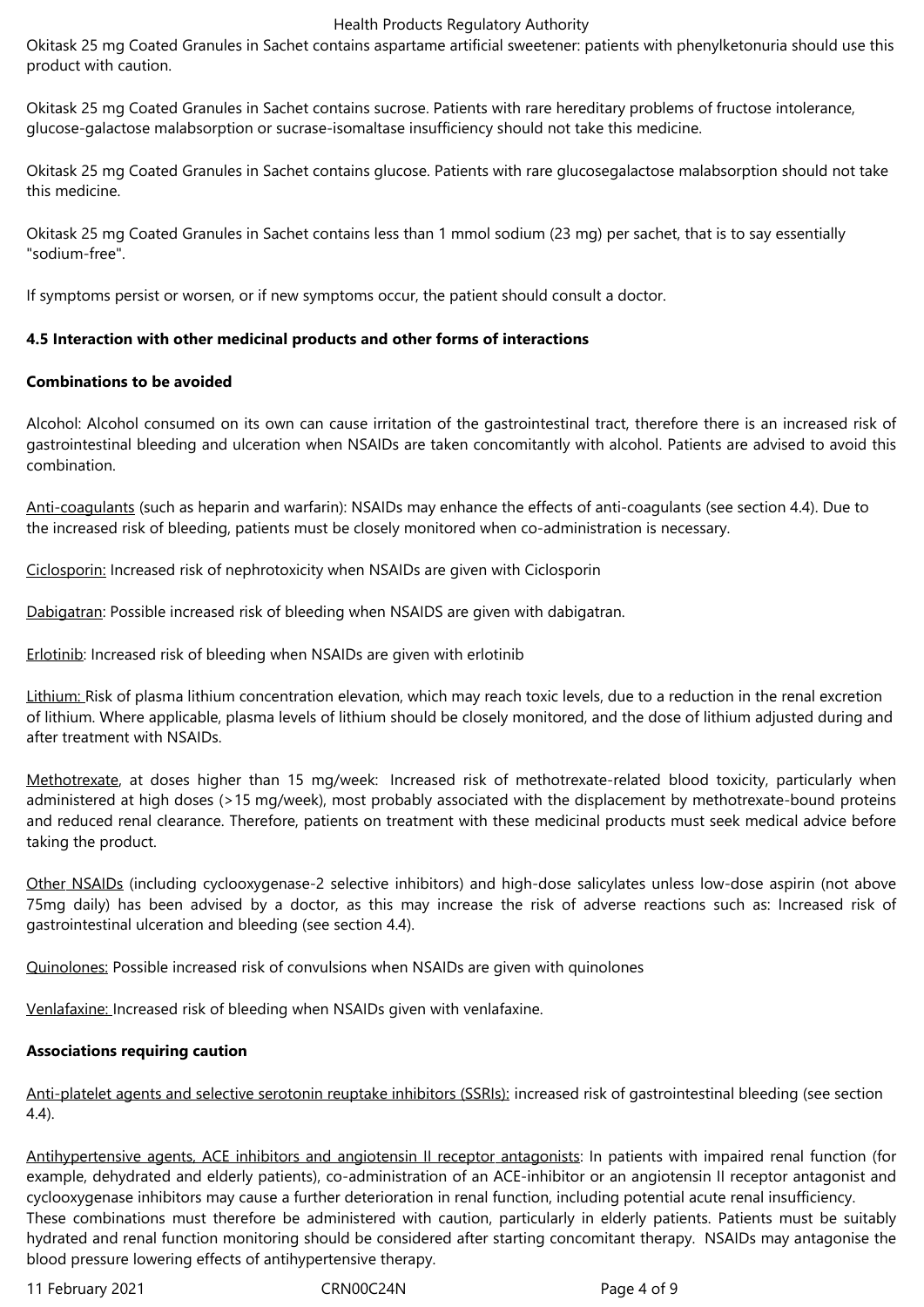Baclofen: NSAIDs possibly reduce the excretion of baclofen (increased risk of toxicity).

Cardiac glycosides: NSAIDs possibly increase plasma concentration of cardiac glycosides, also possible exacerbation of heart failure and reduction of renal function.

Corticosteroids: Increased risk of gastrointestinal ulceration or bleeding (see section 4.4).

Coumarins: NSAIDs possibly enhance anticoagulant effect of coumarins

Diphenylhydantoin and Sulphonamides: since Sprintafen is highly protein-bound, it may be necessary to reduce the dose of diphenylhydantoin or sulphonamides administered during treatment.

Diuretics: Patients taking diuretics and those who are also severely dehydrated are at a greater risk of developing renal insufficiency secondary to the reduction in renal blood flow caused by prostaglandin inhibition. These patients must be rehydrated before starting co-administration and renal function should be closely monitored (see Section 4.4) after the start of treatment. NSAIDs may reduce the effect of diuretics.

Hypoglycaemic agents (sulfonylureas): NSAIDs possibly enhance the effects of sulfonylureas.

Methotrexate at doses lower than 15 mg/week:

Weekly complete blood count monitoring is required during the first few weeks of combined use. Monitoring should be conducted more frequently in the presence of an even slight deterioration in renal function and in elderly subjects.

Pentoxiphylline: Increased risk of bleeding. More frequent clinical check-ups and monitoring of bleeding time required.

Penicillamine: Possible increased risk of nephrotoxicity when NSAIDs are given with penicillamine.

Pemetrexed: NSAIDs possibly reduce renal excretion of pemetrexed.

Prasugrel: Possible increased risk of bleeding when NSAIDs are given with prasugrel.

Probenecid: Concomitant administration of probenicid may significantly reduce Sprintafen plasma clearance.

Tacrolimus: Increased risk of nephrotoxicity when NSAIDs given with tacrolimus.

Zidovudine: Increased risk of hematological toxicity when NSAIDs are given with zidovudine.

Ritonavir: Plasma concentrations of NSAIDs are possibly increased by ritonavir.

## **4.6 Fertility, pregnancy and lactation**

## Pregnancy

Inhibition of prostaglandin synthesis may adversely affect the pregnancy and/or the embryo/foetal development. Data from epidemiological studies suggest an increased risk of miscarriage and of cardiac malformation and gastroschisis after use of a prostaglandin synthesis inhibitor in early pregnancy. The absolute risk for cardiovascular malformation was increased from less than 1%, up to approximately 1.5 %. The risk is believed to increase with dose and duration of therapy. In animals, administration of a prostaglandin synthesis inhibitor has been shown to result in increased pre- and post-implantation loss and embryo-foetal lethality. In addition, increased incidences of various malformations, including cardiovascular, have been reported in animals given a prostaglandin synthesis inhibitor during the organogenetic period.

During the first and second trimester of pregnancy, Sprintafen Lysine Salt should not be given unless clearly necessary. If Sprintafen Lysine Salt is used by a woman attempting to conceive, or during the first and second trimester of pregnancy, the dose should be kept as low and duration of treatment as short as possible.

During the third trimester of pregnancy, all prostaglandin synthesis inhibitors may expose the foetus to:

cardiopulmonary toxicity (with premature closure of the ductus arteriosus and pulmonary hypertension);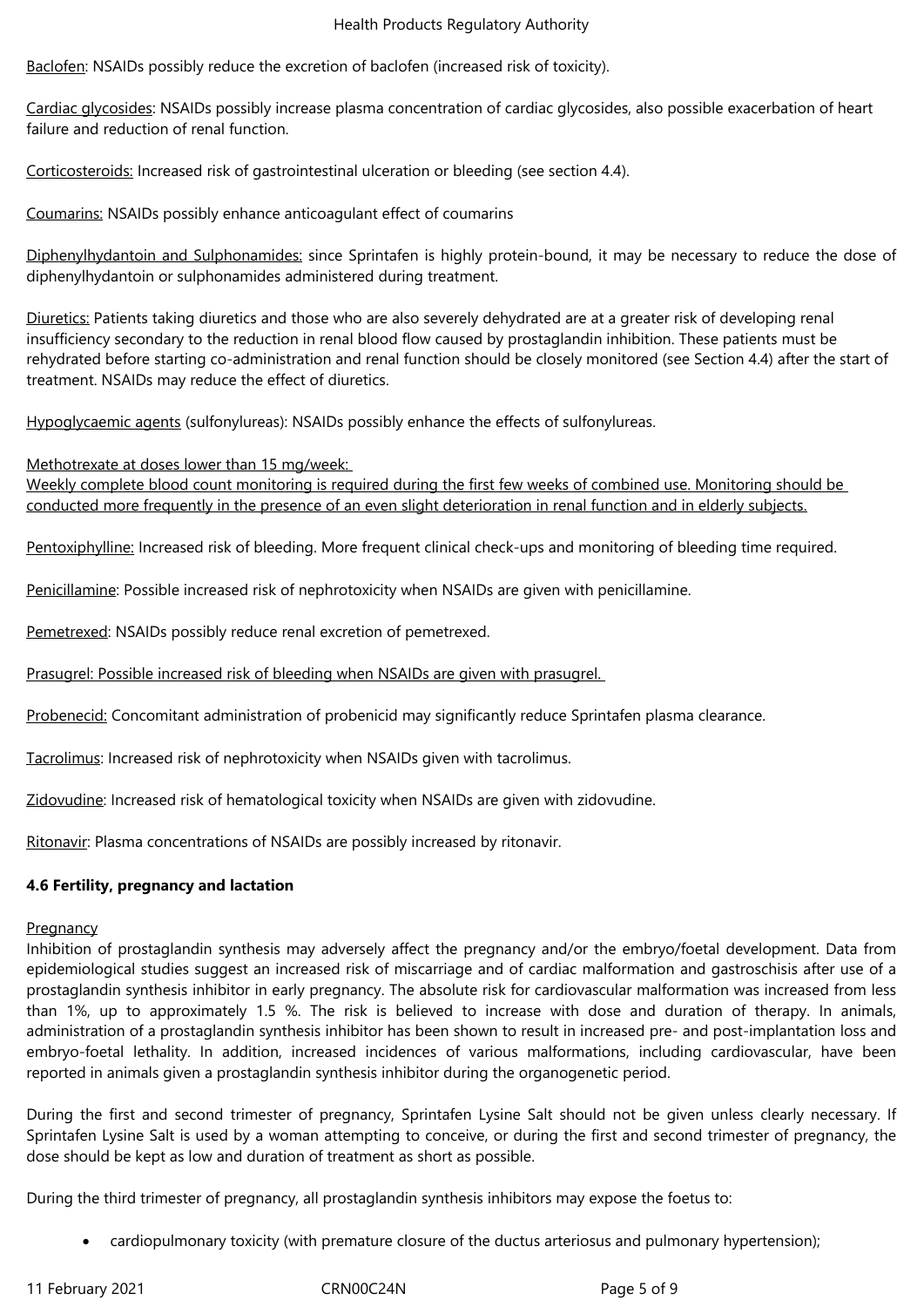- renal dysfunction, which may progress to renal failure with oligo-hydroamniosis; the mother and the neonate, at the end of pregnancy, to:
- possible prolongation of bleeding time, an anti-aggregating effect which may occur even at very low doses.
- inhibition of uterine contractions resulting in delayed or prolonged labour.

Consequently, Sprintafen Lysine Salt is contraindicated during the third trimester of pregnancy.

# **Breastfeeding**

Insufficient data are available on excretion of Sprintafen in human milk. Sprintafen lysine salt is not recommended in nursing mothers.

## **Fertility**

Long-term use of some NSAIDs is associated with reduced female fertility, which is reversible on stopping treatment. The use of Sprintafen, as with any drug known to inhibit cyclooxygenase/prostaglandin synthesis, might impair fertility and is not recommended in women attempting to conceive. In women who have difficulty conceiving or who are undergoing investigation of infertility, withdrawal of Sprintafen should be considered.

# **4.7 Effects on ability to drive and use machines**

Sprintafen Lysine Salt has negligible influence on the ability to drive or use machines at the recommended dosage and treatment duration. Adverse reactions such as blurred vision, dizziness and drowsiness may occur (see section 4.8). If affected, patients should not drive or operate machinery.

# **4.8 Undesirable effects**

Gastrointestinal: the most commonly-observed adverse events are gastrointestinal in nature. Peptic ulcers, perforation, or GI bleeding, sometimes fatal, particularly in the elderly, may occur (see section 4.4). Nausea, vomiting, diarrhoea, flatulence, constipation, dyspepsia, abdominal pain, melaena, haematemesis, ulcerative stomatitis, exacerbation of colitis and Crohn's disease (see section 4.4) have been reported following administration. Less frequently, gastritis has been observed.

In very rare cases, hypersensitivity may present in the form of severe systemic reactions (laryngeal oedema, glottic oedema, dyspnoea, palpitations, Steven-Johnsons Syndrome) through to anaphylactic shock. Immediate medical assistance is required in such cases.

Each adverse event has been categorised according to the following frequency classification:

Very common (≥1/10) Common (≥1/100 to <1/10) Uncommon (≥1/1000 to <1/100) Rare (≥1/10000 to <1/1000) Very rare (<1/10000) Not known (cannot be estimated from the available data)

| System organ class                               |           | <b>Undesirable effect and Frequency</b>                          |  |
|--------------------------------------------------|-----------|------------------------------------------------------------------|--|
| <b>Blood and lymphatic system disorders</b>      |           | Rare: Haemorrhagic anaemia                                       |  |
|                                                  |           | Not known: Thrombocytopenia, agranulocytosis, medullary          |  |
|                                                  |           | insufficiency, and hypoplasia                                    |  |
| Immune disorders                                 |           | Not known: Anaphylactic reactions (including shock),             |  |
|                                                  |           | hypersensitivity                                                 |  |
| <b>Psychiatric disorders</b>                     |           | Not known: Mood altered                                          |  |
|                                                  |           | <b>Uncommon:</b> Headache, vertigo, drowsiness                   |  |
| Nervous system disorders                         |           | <b>Rare: Paraesthesia</b>                                        |  |
|                                                  |           | Not known: Seizures, dysgeusia.                                  |  |
| <b>Eye disorders</b>                             |           | <b>Rare: Blurred vision</b>                                      |  |
| <b>Ear and labyrinth disorders</b>               |           | <b>Rare:</b> Tinnitus                                            |  |
| <b>Cardiac disorders</b>                         |           | <b>Not known: Cardiac failure</b>                                |  |
| <b>Vascular disorders</b>                        |           | Not known: Hypertension, vasodilation                            |  |
| Respiratory, thoracic, and mediastinal disorders |           | <b>Rare: Asthma</b>                                              |  |
|                                                  |           | Not known: Bronchospasm (particularly in patients with confirmed |  |
| 11 February 2021                                 | CRN00C24N | Page 6 of 9                                                      |  |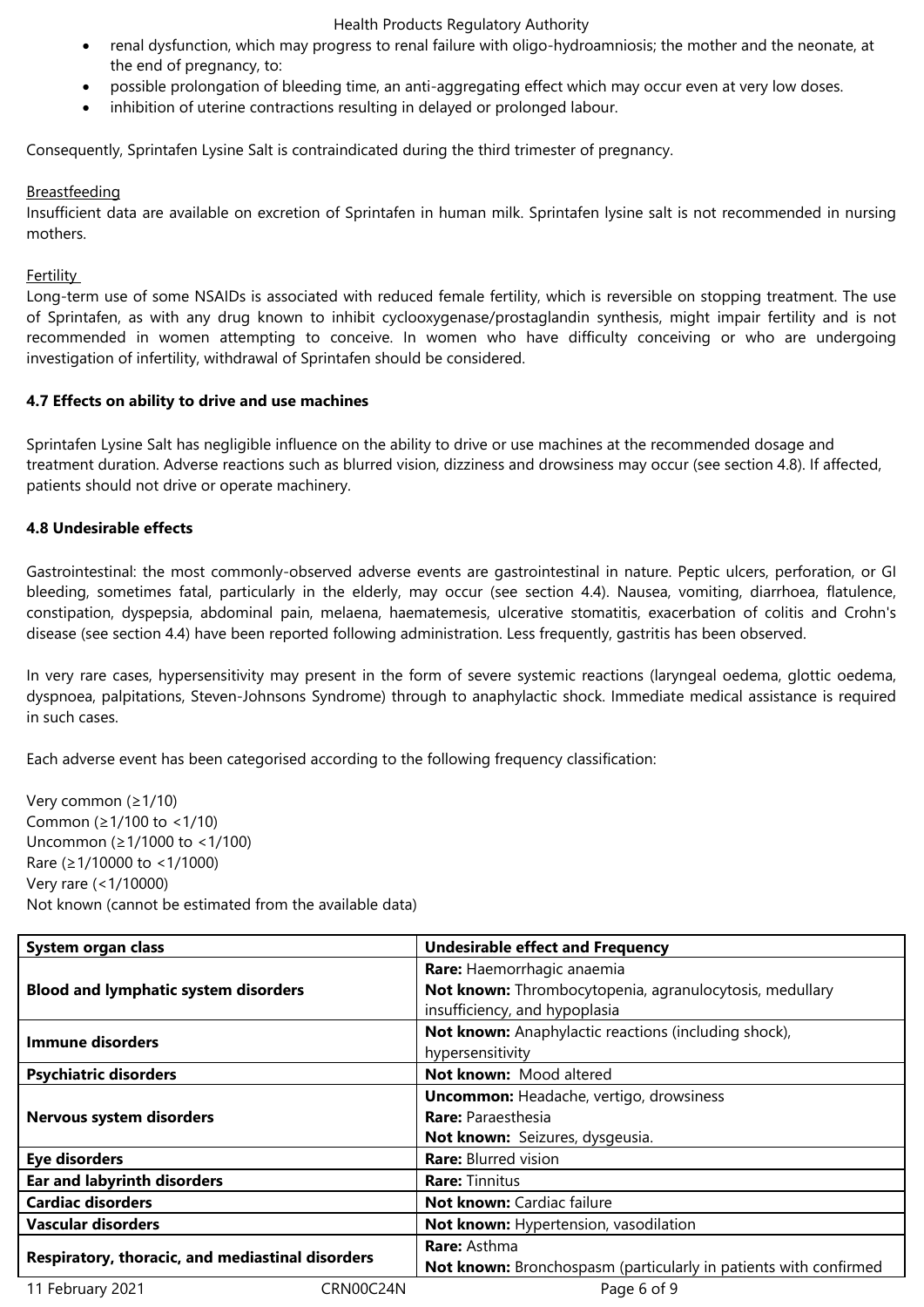| <b>Gastrointestinal disorders</b>                           | <b>Common:</b> Dyspepsia, nausea, abdominal pain, vomiting<br><b>Uncommon:</b> Constipation, diarrhoea, flatulence, and gastritis<br><b>Rare:</b> Stomatitis, peptic ulcer<br>Not known: Exacerbation of colitis and Crohn's disease, |  |
|-------------------------------------------------------------|---------------------------------------------------------------------------------------------------------------------------------------------------------------------------------------------------------------------------------------|--|
|                                                             | gastrointestinal bleeding and perforation, ulcerative stomatitis,<br>melaena, haematemesis, duodenal perforation and ulcer                                                                                                            |  |
| <b>Hepato-biliary disorders</b>                             | <b>Rare: Hepatitis</b>                                                                                                                                                                                                                |  |
|                                                             | <b>Uncommon: Rash, pruritus</b><br>Not known: Photosensitivity reactions, alopecia, urticaria,                                                                                                                                        |  |
| Skin and subcutaneous tissue disorders                      | angio-oedema, bullous skin reactions including Stevens-Johnson<br>syndrome and toxic epidermal necrosis, oedema and exanthem.                                                                                                         |  |
| <b>Renal and urinary disorders</b>                          | Not known: Acute renal failure, tubulointerstitial nephritis, nephritic<br>syndrome.                                                                                                                                                  |  |
| <b>General disorders and administration site conditions</b> | <b>Uncommon:</b> Fatigue, oedema                                                                                                                                                                                                      |  |
| <b>Investigations</b>                                       | Rare: Weight gain, transaminase elevation and elevated serum<br>bilirubin concentration due to hepatic disorders.<br>Not known: renal function test alterations.                                                                      |  |

# Reporting of suspected adverse reactions

Reporting suspected adverse reactions after authorisation of the medicinal product is important. It allows continued monitoring of the benefit/risk balance of the medicinal product. Healthcare professionals are asked to report any suspected adverse reactions via HPRA Pharmacovigilance, Earlsfort Terrace, IRL - Dublin 2; Tel: +353 1 6764971; Fax: +353 1 6762517. Website: www.hpra.ie; E-mail: medsafety@hpra.ie.

## **4.9 Overdose**

#### **Sympto[ms](http://www.hpra.ie/)**

The UK National Poisons Information Service considers 10 mg/kg Sprintafen as a toxic dose. In most instances of overdose the symptoms observed are usually limited to lethargy, drowsiness, abdominal pain, nausea, vomiting, which are generally reversible with supportive care. Respiratory depression, coma or convulsions have occurred following large Sprintafen overdoses. GI bleeding, hypotension, hypertension, or acute renal failure may occur but are rare.

## Treatment measures

There are no specific antidotes for Sprintafen lysine salt overdose. Management should occur at a specialised centre, with symptomatic and supportive treatment instituted. It should include maintenance of airway patency, monitoring of cardiac and vital signs, treatment to compensate for dehydration, monitoring of urinary excretion and correction of acidosis. Considered oral administration of active charcoal if the patient presents within 1 hour of ingestion of a potentially toxic amount. Frequent or prolonged convulsions should be treated with intravenous diazepam.

## **5 PHARMACOLOGICAL PROPERTIES**

## **5.1 Pharmacodynamic properties**

Pharmacotherapeutic group: Anti-inflammatory and antirheumatic products, non-steroids, propionic acid derivatives.

ATC code: M01AE03.

Sprintafen Lysine Salt has a higher solubility compared with Sprintafen acid.

## Mechanism of action

The mechanism of action of NSAIDs is related to the reduction in prostaglandin synthesis caused by inhibition of the enzyme cyclooxygenase.

More specifically, NSAIDs inhibit the transformation of arachidonic acid into cyclic endoperoxides, PGG<sub>2</sub> and PGH<sub>2</sub>, the precursors of prostaglandins PGE<sub>1</sub>, PGE<sub>2</sub>, PGF<sub>2</sub>a and PGD<sub>2</sub>, prostacyclin PGI<sub>2</sub> and thromboxanes (TxA<sub>2</sub> and TxB<sub>2</sub>). Inhibition of prostaglandin synthesis may also interfere with other mediators such as quinines, causing an indirect action in addition to the direct action.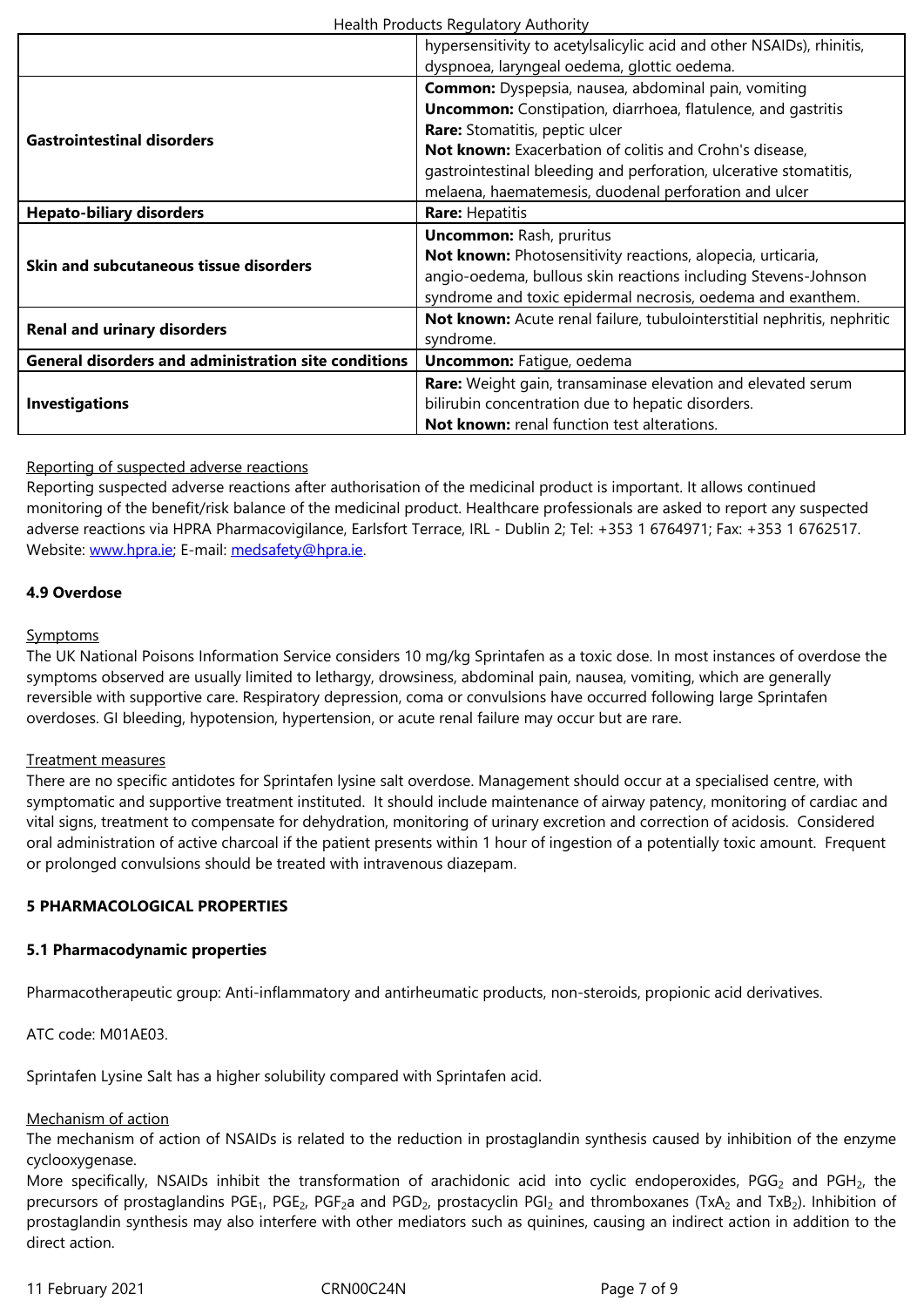Sprintafen Lysine Salt has a potent analgesic effect, on account of both its anti-inflammatory and central effects. Painful inflammatory conditions are resolved or reduced, thereby favouring articular motility.

# **5.2 Pharmacokinetic properties**

## Absorption

Sprintafen lysine has a higher solubility compared to Sprintafen acid. Sprintafen lysine salt is absorbed rapidly and completely.

In a pharmacokinetic study on 69 subjects, peak plasma concentrations of 2.77 μg/ml (SD 0.82 μg/ml) were achieved 15 – 30 minutes after administration.

No accumulation has been observed following repeated administrations of Sprintafen.

When Sprintafen is administered with food, its total bioavailability (AUC) is not altered; however, the rate of absorption is slowed.

## Distribution

95-100% of Sprintafen binds with plasma proteins (primarily albumin). Plasma clearance values are between 0.06 and 0.08 L/kg/h and the distribution value is 0.1-0.4 L/kg.

# Biotransformation

Sprintafen is extensively metabolised by the hepatic microsomal enzymes, primarily by conjugation and only marginally by means of hydroxylation. The resulting metabolites have no pharmacological activity.

## Elimination

The product is eliminated rapidly and primarily via the kidneys. It has a plasma half-life of approximately 1.5 hours. 60-80% of a dose of Sprintafen 25 mg Granules is excreted in urine as a glucoronide metabolite within 24 hours.

## **5.3 Preclinical safety data**

The LD<sub>50</sub> of Sprintafen lysine salt following oral administration in rats and mice was 102 and 444 mg/kg, respectively, equal to 30-120 times the active anti-inflammatory and analgesic dose for the animal. For intraperitoneal administration, the LD $_{50}$  of Sprintafen lysine salt is 104 and 610 mg/kg in rats and mice, respectively.

Prolonged treatment with oral Sprintafen lysine salt in rats, dogs, and monkeys, at doses equal to or higher than the therapeutic doses, did not cause any toxicity. Gastrointestinal and renal alterations were reported at high doses, in line with the known side effects of non-steroidal anti-inflammatory drugs in animals. In one prolonged toxicity study on oral or rectal administration in rabbits, Sprintafen was seen to be better tolerated when administered via the rectal route than via the oral route. In a tolerability study conducted in rabbits via the intramuscular route, Sprintafen lysine salt was seen to be well tolerated.

In teratogenesis, fertility, reproduction, and post-natal toxicity studies, Sprintafen was seen to have no teratogenic effect or negative effect on the reproductive function.

Sprintafen lysine salt was not reported as being mutagenic during *in vitro* and *in vivo* genotoxicity tests. Carcinogenesis studies on Sprintafen in mice and rats showed that it had no carcinogenic effect.

## **6 PHARMACEUTICAL PARTICULARS**

## **6.1 List of excipients**

Povidone (E1201) Silica, colloidal anhydrous (E551) Hypromellose Basic butylated methacrylate copolymer Sodium laurilsulphate Stearic acid (E570) Magnesium stearate (E572) Aspartame (E951) Mannitol (E421)

11 February 2021 CRN00C24N Page 8 of 9